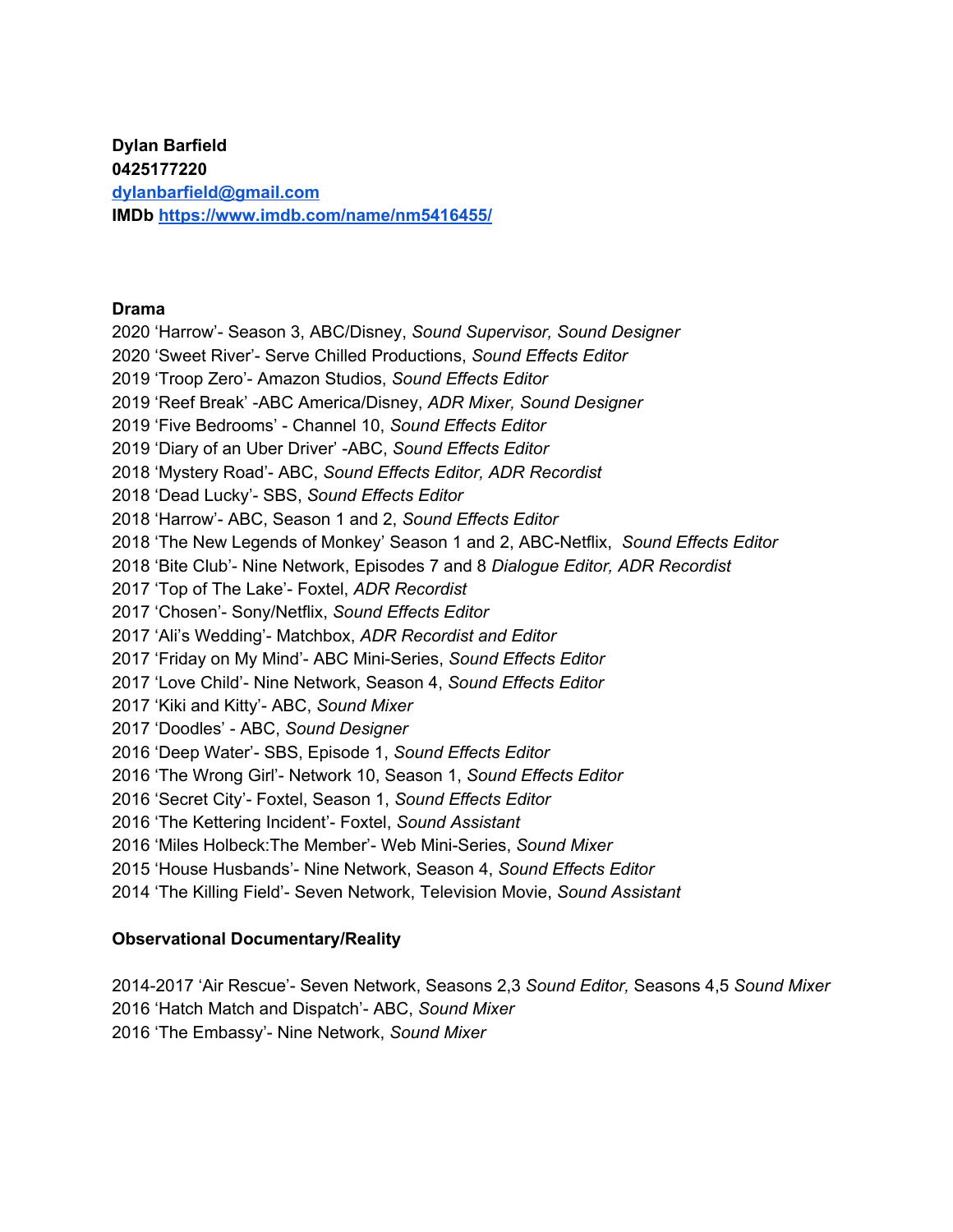# **Documentary**

 'The Other Side of Fear'- Feature Documentary, Red Bull TV, *Sound FX Editor* 'Now Sound'- Feature Documentary, *Sound Mixer* 'How Mad Are You'- SBS, TV Documentary, *Dialogue and FX Editor* 'Filthy Rich and Homeless'- SBS, TV Documentary, *Dialogue and FX Editor* 'Conquering the Storm: The Day Cape Fear Came Alive'- Red Bull TV, *Sound Mixer* 'In My Own Words' - Feature Documentary, *Dialogue and FX Editor* 'Bulkland'- Feature Documentary, *Sound Editor and Sound Mixer* 'First Contact'- SBS, Season 2, *Dialogue Mixer* 'DNA Nation' - SBS, *Sound Editor* 'Scrum'- Feature Documentary, *Sound Effects Editor* 'Black Panther Woman'- Feature Documentary, *Sound Editor*

# **Short Film**

 'Lost Boy'- *Sound designer, Sound Mixer* 'Fitting'- *Sound Mixer* 'Sherbert Rozencrantz, You're Beautiful'*- Sound Mixer* 'The Crying Wind'- *Sound Editor/Sound Mixer* 'Lovelost'- *Sound Mixer* 'Stranger'- *Sound Mixer* 'This Is Desmondo Ray!'- *Sound Editor* 'In A Cane Field'- *Sound Editor/Sound Mixer* 'Dancing Goat'- *Sound Editor/Sound Mixer* 'Fish With Legs'- *Sound Designer*

### **Cinema Trailer Mixes**

 'Dirt Music' <https://www.youtube.com/watch?v=Mld6x7yKpkY> 'Have You Seen The Listers?' <https://www.youtube.com/watch?v=dXMrADh6au4> 'That's Not My Dog!' <https://www.youtube.com/watch?v=lYPKxOQYJrQ> 'The Butterfly Tree' <https://www.youtube.com/watch?v=HQH5xeDyJLE> 'Three Summers' <https://www.youtube.com/watch?v=T8HoGzFwiko> 2017 'One Thousand Ropes' <https://www.youtube.com/watch?v=Rr6gBOyLYtM> 'The Inland Road' <https://www.youtube.com/watch?v=kEGLkZMDAmA> 'Gary Of The Pacific' [https://www.youtube.com/watch?v=TlTcWF\\_IpwU](https://www.youtube.com/watch?v=TlTcWF_IpwU) 'Berlin Syndrome' [https://www.youtube.com/watch?v=tbq44I\\_nSRg](https://www.youtube.com/watch?v=tbq44I_nSRg) 'Blue' [https://www.youtube.com/watch?v=wwMh9Y\\_xxhw](https://www.youtube.com/watch?v=wwMh9Y_xxhw) 2016 'Chasing Great' <https://www.youtube.com/watch?v=rZzOhlKRjFU> 'Observance' <https://www.youtube.com/watch?v=vOVXfkqJE1I> 'Embrace' [https://www.youtube.com/watch?v=F8vnaRiF\\_-U](https://www.youtube.com/watch?v=F8vnaRiF_-U) 2016 'Embedded' [https://www.youtube.com/watch?v=hjdXE3gNt\\_A](https://www.youtube.com/watch?v=hjdXE3gNt_A)